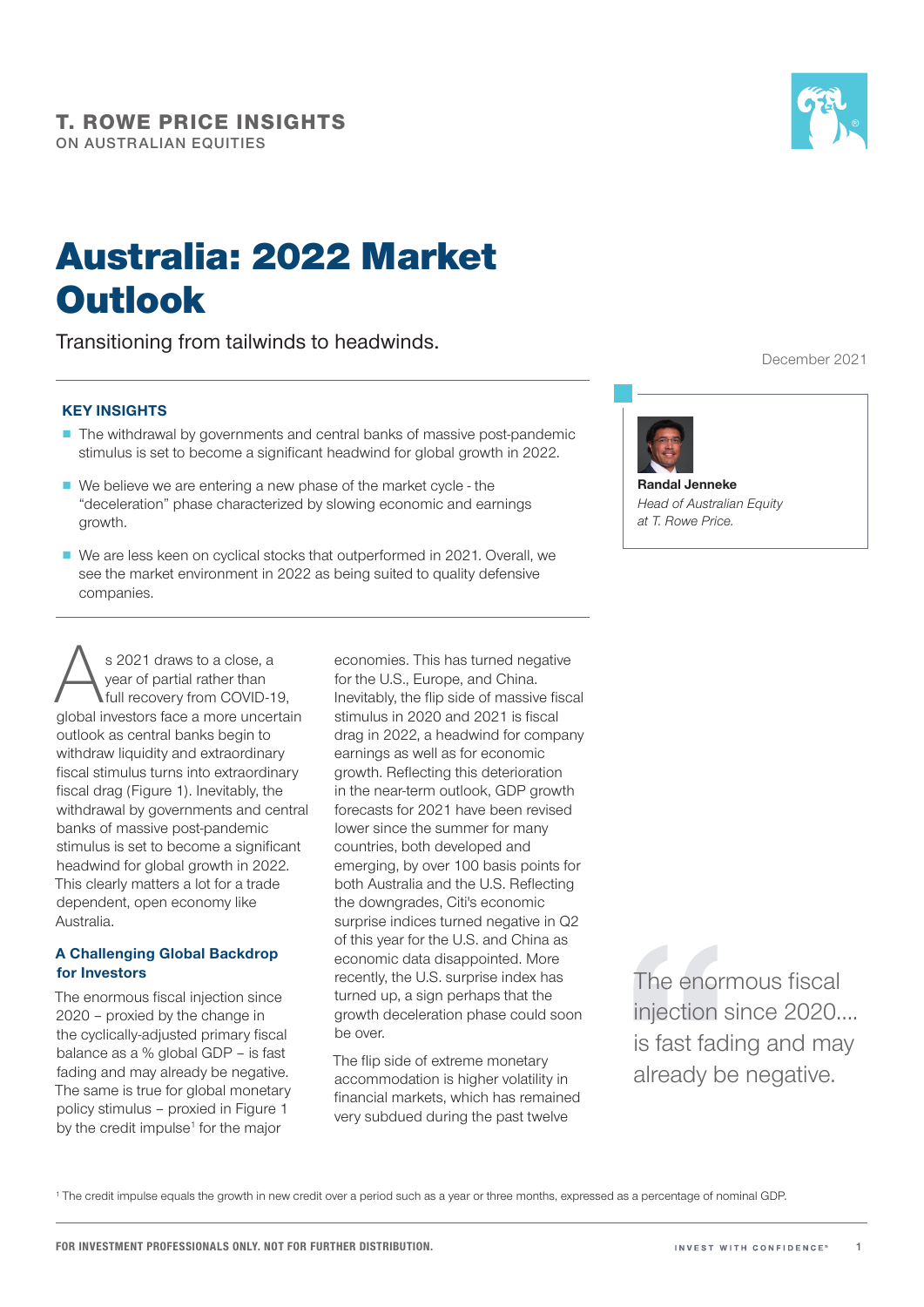## Global Policy Stimulus Is Being Withdrawn

(Fig. 1) Monetary & fiscal policy tighter in 2022

### **The enormous fiscal injection is fading**

Change in cyclically adjusted primary fiscal balance as % global GDP



Source: UBS, Haver, European Commission, CBO as October 18 2021. Source: E&P, Bloomberg Finance LP, as at end July 2021. There is no guarantee that any forecasts made will come to pass. Actual results may vary.

**Credit impulse is now negative**



months. An earlier tightening of liquidity conditions by central banks in 2022 is important for equity investors, as low global interest rates resulting from unprecedented quantitative easing (QE) provided major support for equities since the pandemic. We are at a major inflection point, as QE support is ending. Monetary policy normalization is already underway, led by the emerging markets (EM). A growing number of EM central banks have already begun to raise interest rates.

A potentially very different environment lies ahead for financial markets in which volatility is no longer held back by global QE. Recent surveys point to a growing uncertainty over corporate earnings forecasts in FY22. We believe that the global economy no longer needs exceptional policy support, since it is back on a firm growth trend. However, markets may still protest loudly when support is withdrawn next year. Equally, there are many who believe that some governments, notably the U.S., have overstimulated their economies in response to the pandemic, resulting in rising inflation pressures.

Contradictory fears of policy withdrawal and higher inflation suggests a difficult quarter or two lies ahead. Investors will need to navigate their way carefully through potentially volatile, fragile markets; this increased uncertainty and dispersion favours active managers.

## The View on China Matters for Australia

Markets in 2021 under-estimated the amount of short-term pain Beijing is willing to incur in order to tackle some of its structural problems, including its overreliance on residential property investment to drive growth. Property has been the biggest single driver of China's economic growth over the past two decades. This contributed to some undesirable side effects such as a widening wealth gap, a rising cost of living, and the rapid growth in financial leverage.

We believe the government of President Xi Jinping is determined to address these structural issues and the round of financial deleveraging that started 5-6 years ago still continues today. Since property and its related sectors account for almost one third of China's GDP, some slowdown in the overall economy looks inevitable, although Beijing probably has enough

We believe that the global economy no longer needs exceptional policy support….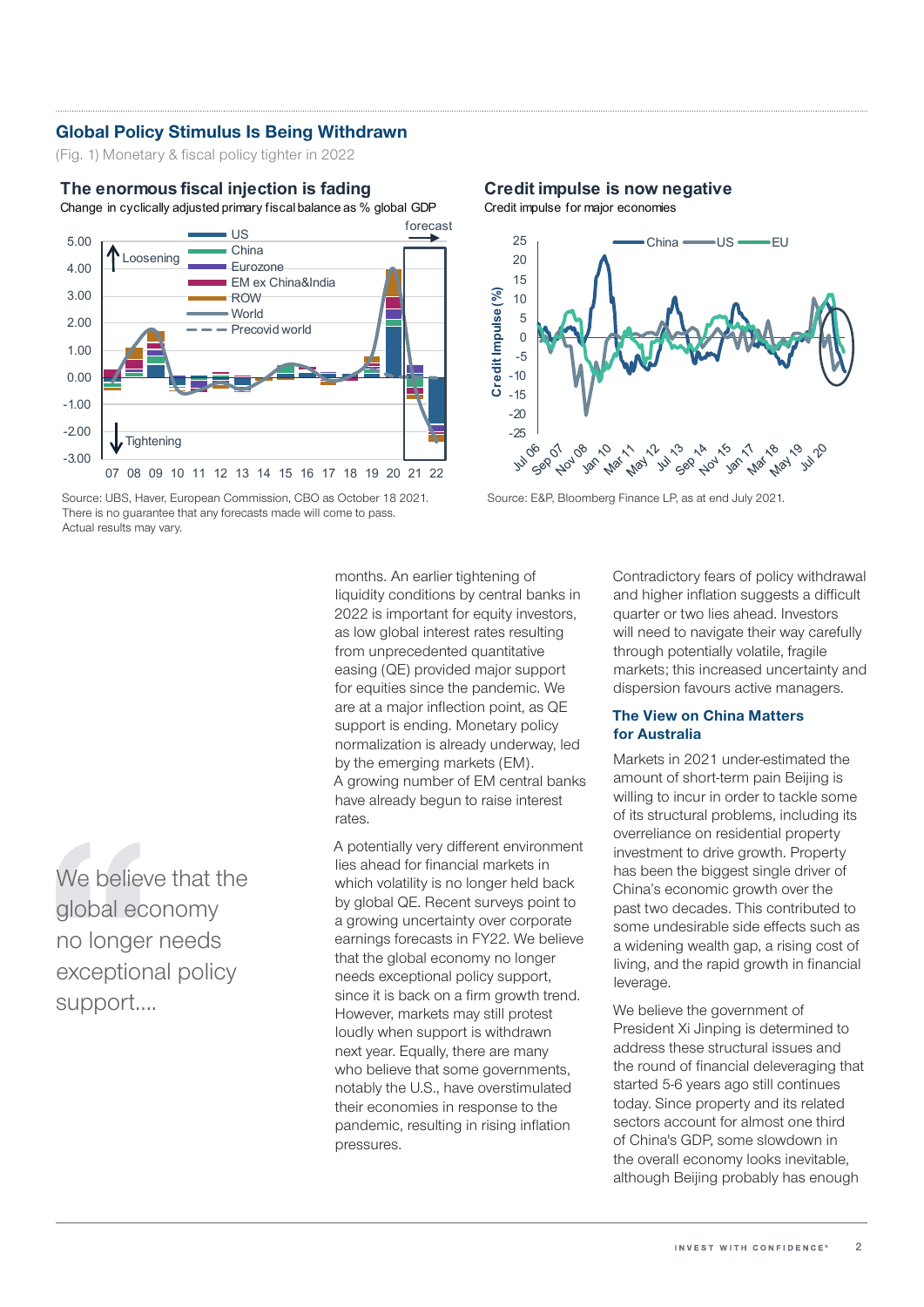The most significant linkage between the Australian economy and a slowdown in China's property sector is via the price of iron ore….

Most parts of the domestic economy are expected to do well next year as the economy reopens.

policy tools to avoid a 'hard landing.' We believe we have passed the peak in Chinese residential property investment, which will flow through to the global demand for iron ore and other commodities and to Australia's terms of trade.

The most significant linkage between the Australian economy and a slowdown in China's property sector is via the price of iron ore, Australia's largest export. The price has fallen by around 50% in recent months from its previous record highs. Iron ore prices have continued to come under pressure due to the weakness in Chinese steel production associated with the slowdown in the Chinese property market. For the rest of the world, China's financial deleveraging means fewer growth opportunities. It is unlikely, for example, that China will drive another commodities 'super cycle.'

It was fortuitous that the strong post-pandemic rebound in China's residential property sector caused the price of iron ore to rise as sharply as it did in 2021. It gave a large, if temporary, boost to Australia's terms of trade. In fact, the rise in the iron ore price almost fully compensated for the decline in Australia's exports of coal and other products caused by Beijing's undeclared trade war against Australia. The increase in real national disposable income provided Australia with a useful buffer in what has been a very challenging year.

## Global Inflation to Fall in 2022, Domestic Inflation Not a Problem

Inflation is another growing concern for global investors in 2022 that could drive equity volatility higher, defined as a persistent increase in the general level of prices rather than a one-off shock to the price level. We have seen a surprisingly large spike in post-pandemic inflation in the U.S. in 2021 and many investors are worried that higher inflation is in store over the medium term. We, however, are in agreement with the Fed that a significant part of the spike in U.S./ inflation is transitory rather than permanent, driven by post-COVID

disruption to labor markets and supply chains. As production normalizes in most economies, inflation pressures should begin to moderate. In 2022 there will no longer be a base effect pushing up CPI inflation. Rather the reverse will apply, as the higher base in 2021 should see annual inflation decelerate as 2022 unfolds. The conditions for a surge in global inflation next year are absent. Instead, we could be seeing downside inflation surprises by 2H 2022.

With regard to domestic inflation, markets recently pushed back against the The Reserve Bank of Australia (RBA)'s low inflation outlook. The recurring and protracted COVID-19 outbreaks in key states during 2021 have prevented a strong rebound in Australia's economy. With GDP growth averaging no more than 1.0% over 2019-21, there is a large margin of spare capacity. As such, we believe Australia does not have an inflation problem, and the average headline CPI inflation rate is expected to fall from around 2 1/2% this year to around 2.0% in 2022. As such, the RBA is right not to worry unduly about domestic inflation pressures. The RBA was one of the first developed market economies to join the QE party and may be one of the first to leave. In view of mixed evidence of QE's ability to boost the real activity in either the U.S. or Europe, and its very real disadvantages in distorting the price of capital and encouraging asset bubbles, the RBA's apparent reluctance to fully embrace QE is to be welcomed.

## Domestic Economic Trends Remain Broadly Favorable

Most economists project only a moderate recovery in Australia's GDP growth in 2022, with significantly less inflation pressure than in other DM economies, including the U.S. and the UK. Will the household savings ratio remain high next year, or will it fall as consumer spending increases temporarily? The lengthy recurring COVID-19 outbreaks in 2021 have so far prevented a full recovery in consumer demand in Australia, despite strong government income support.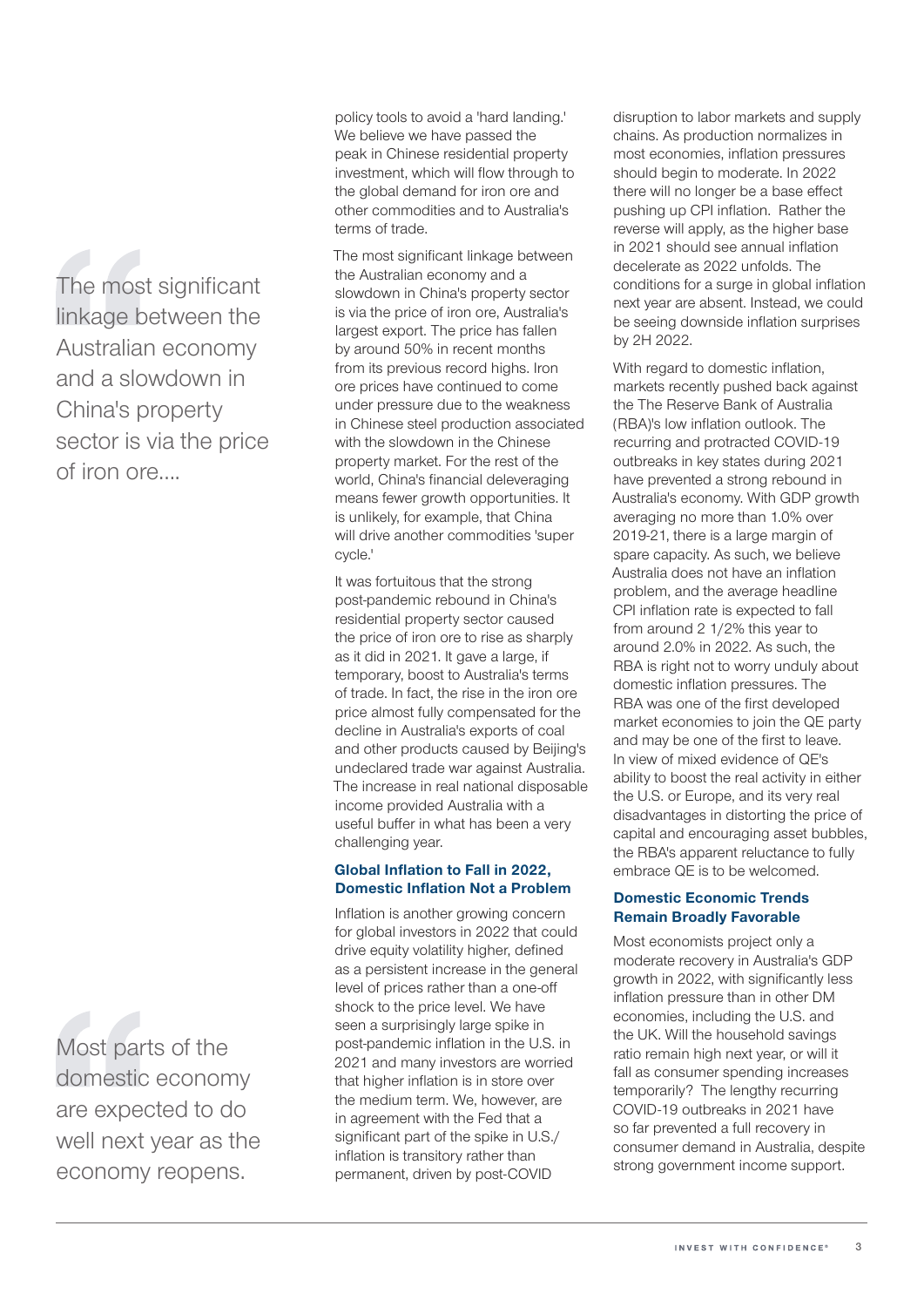## Australia: Domestic Trends

(Fig. 2) Excess household deposits / new housing loan commitments

#### $-3$ 3 9 15 21 27  $\Omega$ 100 200 300 400 500 Mar-20 Jun-20 Sep-20 Dec-20 Mar-21 Jun-21 Sep-21 Dec-21 Rest (LHS)\* **A\$bn %** Business (non-financial corporates, LHS) Households (LHS) Pre-COVID trend of 2.5% y/y (LHS) Total - as share of annual GDP (RHS) *'Extra'*

Source: ABS, UBS, RBA, as at end August 2021, currency is AUD. Source: ABS, as at end September 2021. \*UBS calculation of rest is a residual using spliced data of the total (excluding General Government).

We think we are still in the best phase of the property cycle.

Most parts of the domestic economy are expected to do well next year as the economy reopens, provided there are no major setbacks caused by the new 'omicron' strain of the coronavirus. Households are liquid and cashed up, with large excess bank deposits, which will likely be drawn down, albeit gradually. The health of the Australian property market is always a key talking point for investors and here we see the current strong environment continuing for at least another two to three quarters. While new loan commitments appear to have peaked (Figure 2) and the Australian Prudential Regulation Authority (APRA) has recently introduced its first macroprudential controls, we think we are still in the best phase of the property cycle. Only if rates rise much faster than in our base case scenario is the property market likely to become a significant headwind for the Australian economy.

## Market Outlook for 2022

We believe we are entering a new phase of the market cycle - the "deceleration" phase characterized by slowing economic and earnings growth. This phase also typically see's late cycle behaviour, such as increased corporate activity. The complication

for investors in this deceleration phase will be the ongoing impact of the delta and omicron COVID-19 variants on economic activity. We expect a dampening impact on growth and inflation. Economic indicators have recently started to disappoint, and GDP growth trajectories are being revised downwards in most parts of the world. Seen in this context, the decline in bond yields in recent months is hardly surprising.

Markets are currently having to grapple with the competing issues of economic growth deceleration and persistently higher-than-expected inflation caused by ongoing supply chain disruptions and by excessive demand stimulus. This is occurring at the same time that central banks around the world are gradually starting to remove their emergency level pandemic support, such as tapering their bond buying programs. Slowing growth is a headwind for earnings, particularly for cyclicals and value stocks. Conversely, supply chain issues leading to stubbornly high inflation and rising bond yields in 2022 would be bad for highly-valued growth stocks due to the impact on valuations. The latter is more of a risk than a central scenario in our

## **Deposit growth since Feb 2020 New loan commitments (ex-refinancing)**

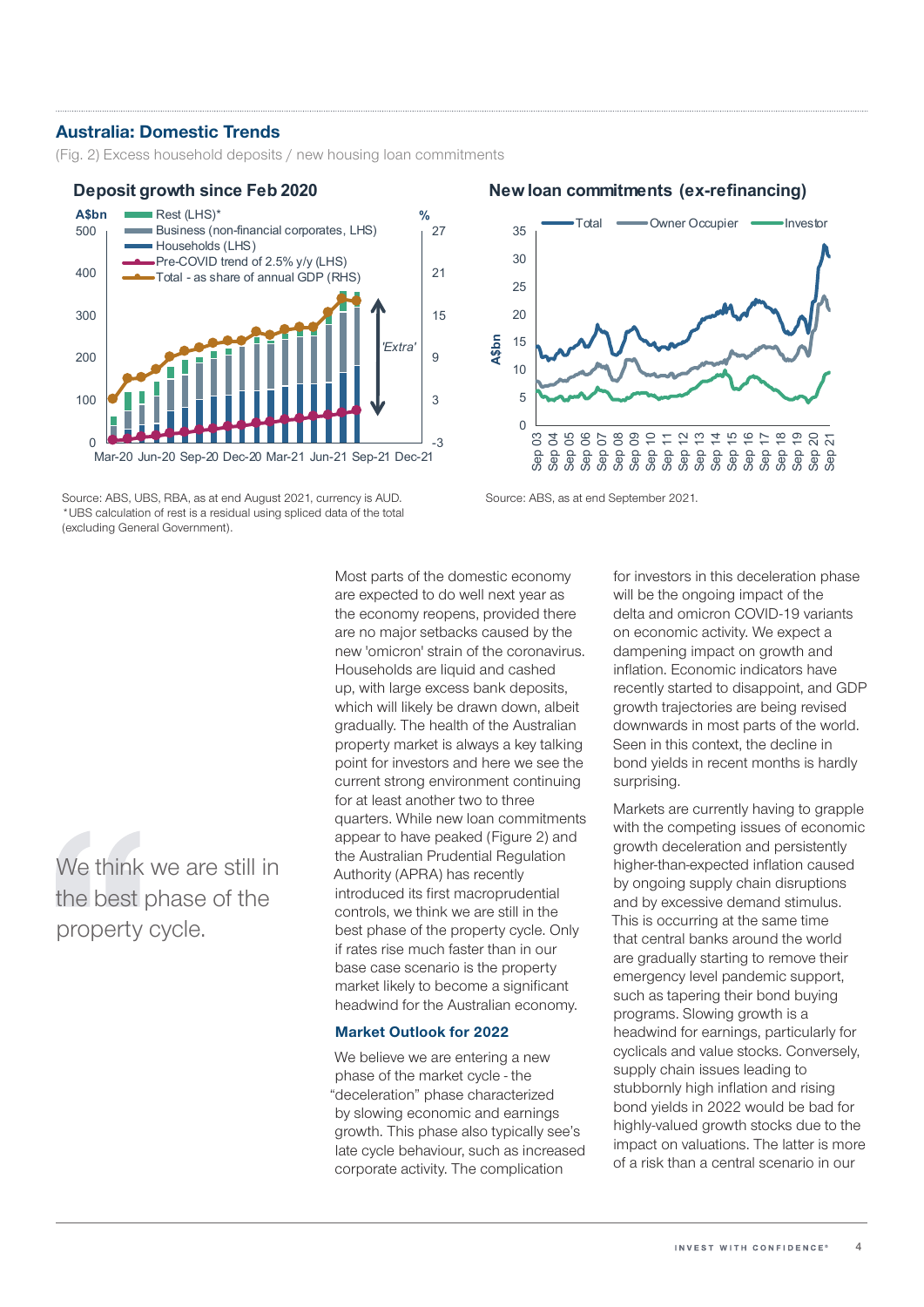With uncertainty likely to remain high, a highly selective approach favouring quality companies is prudent in our view.

view, since we believe the impact of slowing growth will be the factor that will matter more to investors in 2022, as inflation concerns start to fade. Supply chain disruptions will eventually be solved, even if it takes a bit longer than many expected.

With equity markets hitting new highs on a monthly basis and economic risks rising we are becoming increasingly cautious. Reflecting our near-term caution, we have increasingly favored quality and the more defensive areas of the market such as healthcare, staples, and utilities. We are less keen on domestic and global cyclical names that have outperformed in 2021. Overall, we see the market environment in 2022 as being suited to quality

defensive companies. An interest rate environment where rates are low in absolute terms, albeit with the first hikes expected later in 2022, may not prove to be such a big headwind for growth stocks.

In short, we believe the big challenge for markets in 2022 will be slowing, albeit still reasonable, growth and inflation remaining higher for longer at a time when liquidity is being withdrawn by central banks and market valuations appear uncomfortably high (Figure 3). Total market returns can be expected to be lower than in the recent past and with uncertainty likely to remain high, a highly selective approach favouring quality companies is prudent in our view.

## Domestic Valuations Remain Elevated

(Fig. 3) S&P/ASX 200 forward P/E ratio

## **S&P/ASX 200 NTM P/E**



Source: Factset, as of 30 November 2021. Financial data and analytics provider FactSet. Copyright 2021 FactSet. All Rights Reserved.